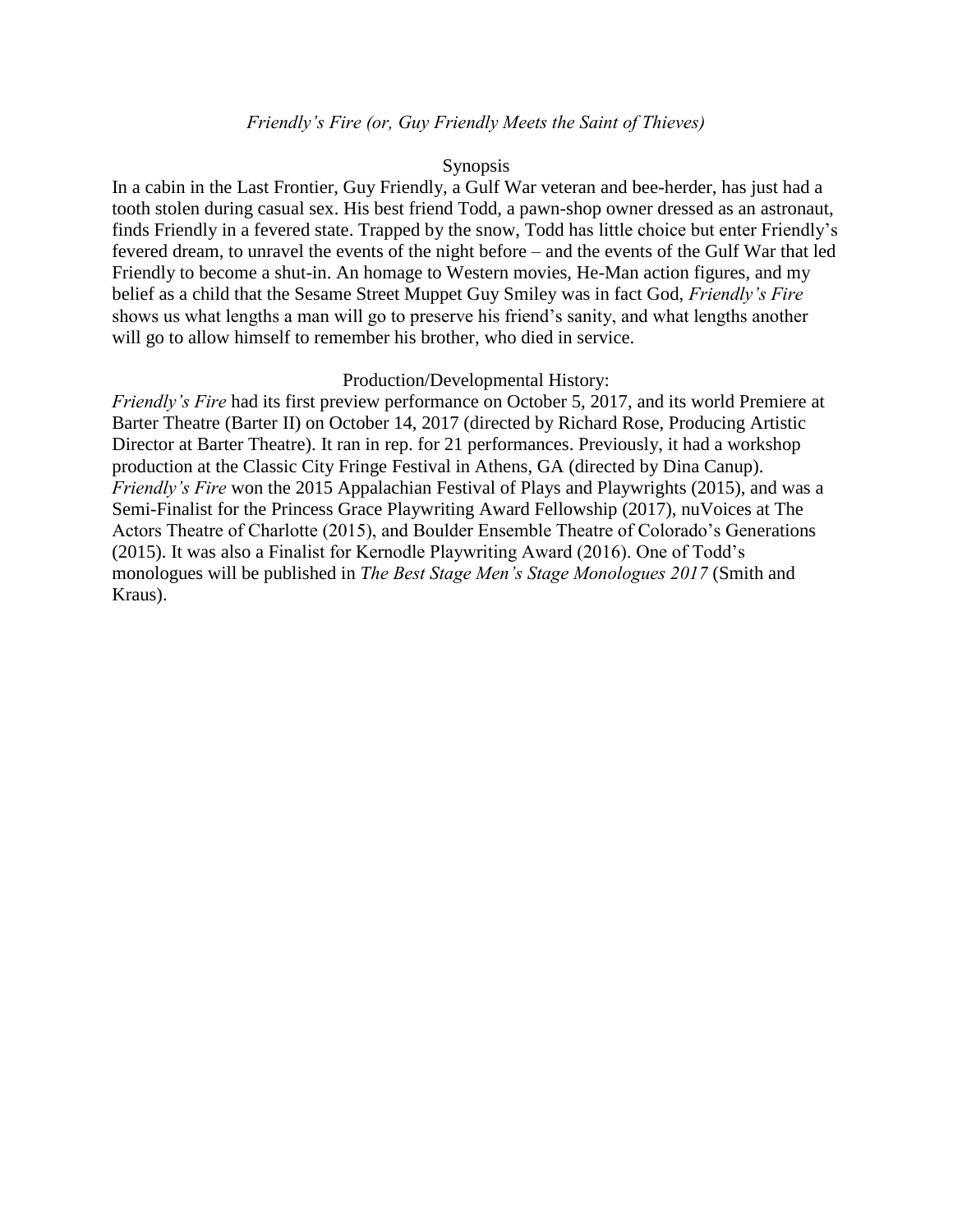#### Characters:

**Guy Friendly**, a Bee Herder, former Army pilot, and the embodiment of the frontier spirit.

**Todd**, a relocated Texan, part-time deputy, and pawnbroker. For the majority of the play he wears a spacesuit: NOTE: it should be a cheesy send-up of a 1950's b-movie spacesuit, not something one needs to purchase from NASA.

**Jessica**, a punky girl who collects teeth.

**Queen Bee**, a bee who, at times, stands in for Friendly's wife, Natalie.

Actor 1: **Moss Pete**, a man made entirely out of peat moss **Santa Claus**, The Saint of Thieves and Pawnbrokers **Bee 1**, a bee **Reynolds**, a local deputy (Base character)

Actor 2: **Young Man (aka Jason Friendly)**, Friendly's brother; a deceased UH-60 Gunner (Base Character) **Poacher**, a very dangerous man **Voice of Dennis**, off-stage character **Bee 2**, a bee

4M 2W with doubling. Note: the doubling is not "suggested." Rather, each Actor has a "base" character which manifests in different ways during the course of the play.

Setting:

Inside Friendly's Cabin in Alaska. It will change a bit as we enter Friendly's head and take a journey to the North Pole, late 1990's.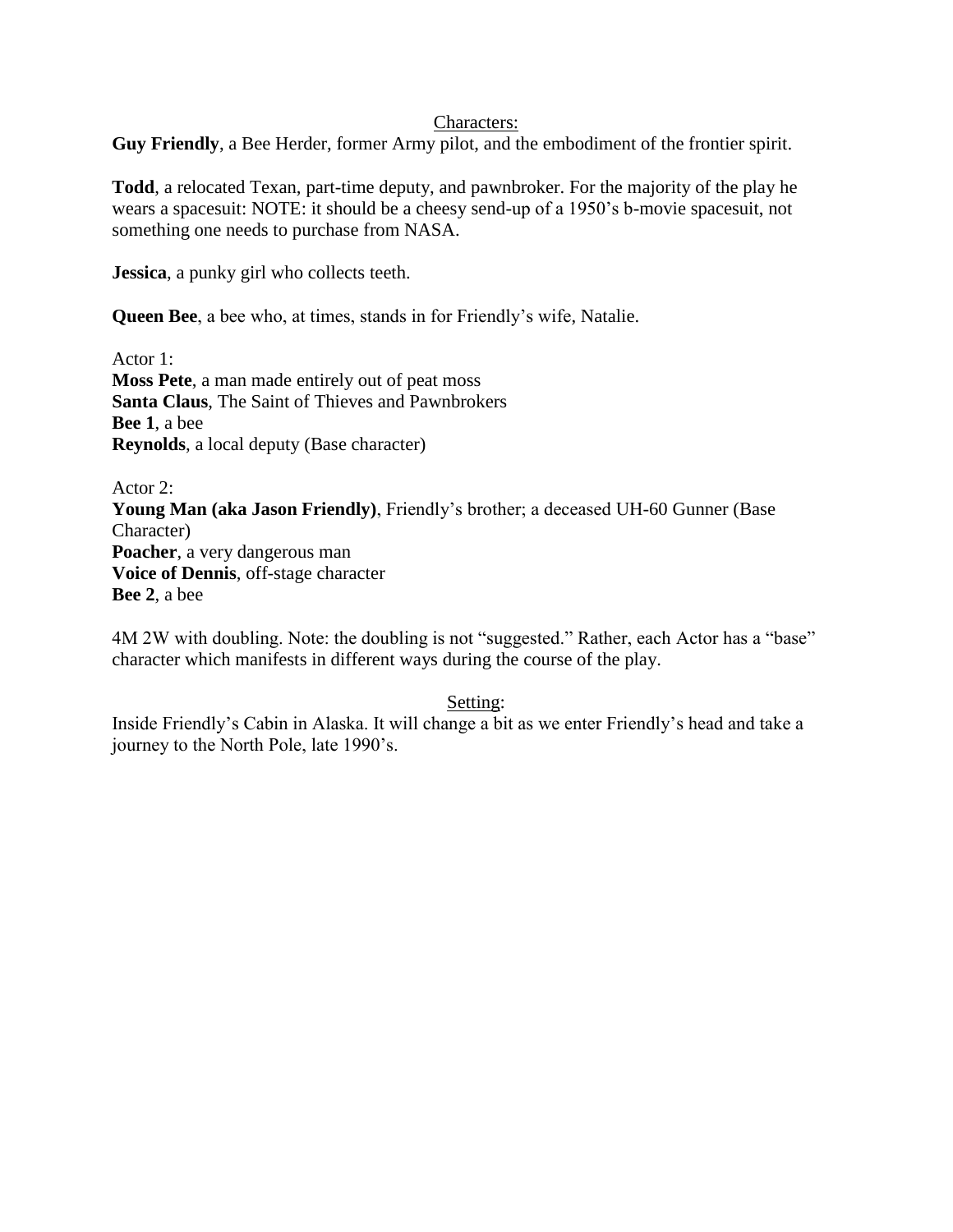*Where we are in the story:*

*Todd has come over to visit Guy Friendly in his cabin in a remote part of Alaska. Guy*  has become a shut-in following the circumstances of the Gulf War (Kuwait). Earlier that *night, Guy was assaulted by a one-night stand and is now living in a fantasy world comprising action figures brought to life mixed with his memories of the war and his estranged wife. Todd just finished helping Guy tear up pieces of the cabin for a fire they're building in a floor. Friendly's believes that they are in the mountains somewhere, not in his room. The fire is finished, they sit close…*

> (A moment. The men seem to be enjoying the fire. SOUND OF A BEAR GROWLING.)

#### FRIENDLY

Tell me that's your stomach, Todd.

#### TODD

…not really hungry.

### FRIENDLY

Get into the cave…slowly.

(He picks up the jar with QUEEN BEE and slowly moves behind the sheets. He produces his pistol.)

#### TODD

What is  $-$ ?

#### **FRIENDLY**

Belonged to *my* Dad. *[Note: Insert type of gun here; actor's and director's discretion.*] It's a collector's item, if you know your guns. Has a nice kick, my father used to say. Give it a nice squeeze. The first time I held it, I was scared of it. I remember the sweat on my brow, the wiggle in my legs. Don't know what possessed me to take it with me.

#### TODD

You're…not going to use it…

#### FRIENDLY

We're gonna wait here. Just wait here. Bear will probably be gone by morning.

#### TODD

A bear?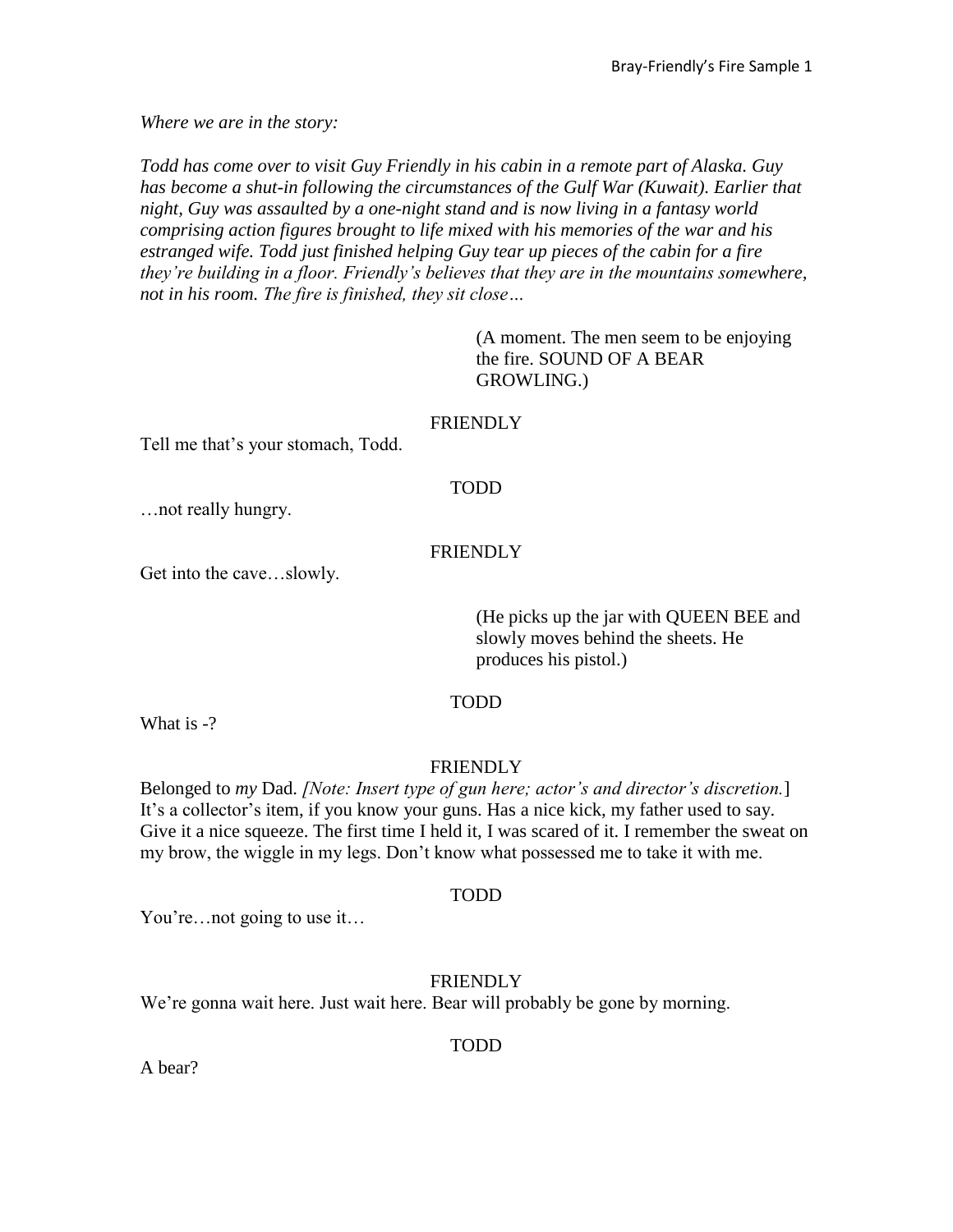Yes, sir. This is Bear Country.

(FRIENDLY'S POLAR BEARSKIN RUG rises, and walks around the room. He disappears behind the sheet somewhere.)

TODD

You think we should put out the fire?

### FRIENDLY

Nah.

(Pause. FRIENDLY stretches out.)

He wandered off. We're safe for now.

### TODD

Okay. Good. Safe is good.

(FRIENDLY produces a ukulele from under his coat. TODD chuckles. FRIENDLY strums a bit.)

#### TODD

You gonna play me something?

# **FRIENDLY**

Yeah?

#### TODD

Sure. (Chuckles.) Play me something, Friendly. Anything to drown out the howling of the wind.

(He starts playing.)

# **FRIENDLY**

(sings) TUMBLEWEED GLACIER YOU WRECK EVERYTHING TUMBLEWEED GLACIER I WISH IT WAS SPRING I KNOW GLOBAL WARMING IS A MYTH WHEN I SEE YOUR CONTINENTAL DRIFT

> (During this sequence, POLAR BEAR returns. He interacts with TODD a bit.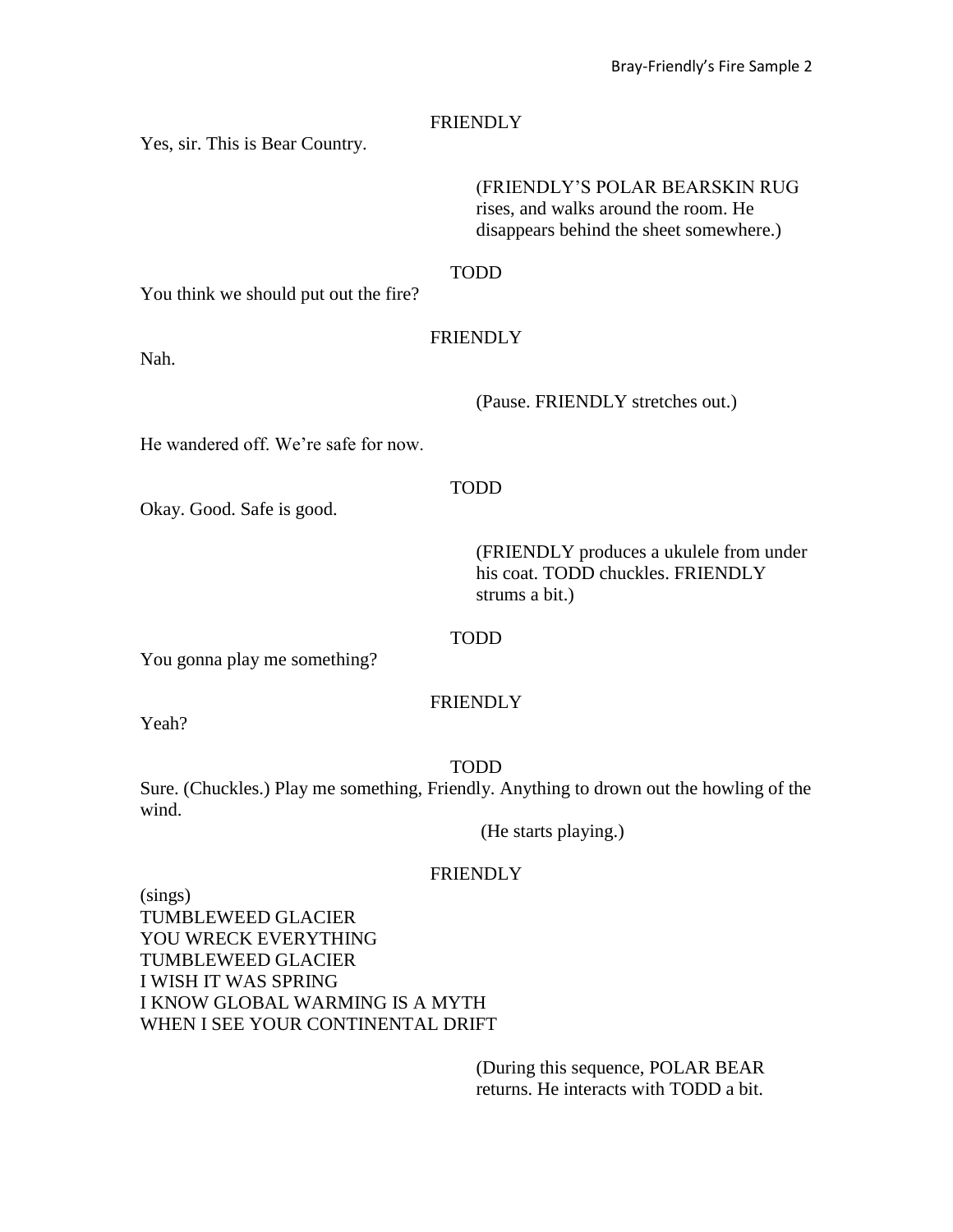QUEEN BEE also enters. Finally, JASON enters wearing camouflage.)

FRIENDLY (Contd.)

TUMBLEWEED GLACIER I WISH I COULD FREEZE YOUR HEART TUMBLEWEED GLACIER YOU TEAR MY WORLD APART YOU ARE AN ISLAND MADE OF TEETH THERE'S ONLY MORE OF YOU BENEATH

TUMBLEWEED GLACIER WE WILL ALL FREEZE TO DEATH TUMBLEWEED GLACIER IT IS ANYONE'S GUESS

HOW LONG YOU'LL KEEP US FEELING BLUE I'VE NEVER MET SOMEONE LIKE YOU

ALL

TUMBLEWEED GLACIER DON'T YOU DARE SAY GOODBYE TUMBLEWEED GLACIER EVEN YOUR PARTING IS A LIE TUMBLEWEED GLACIER YOU ARE A WISH MADE FROM A BONE TUMBLEWEED GLACIER YOU REMIND US WE'RE ALONE

TUMBLEWEED GLACIER TUMBLEWEED GLACIER (In harmony) TUMBLEWEED GLACIER

> (JASON exits. QUEEN BEE returns to her " $iar$ ")

POLAR BEAR and FRIENDLY

Now that was nice.

TODD

Thank you, friend. We needed that bit of harmony.

POLAR BEAR (Note: has a slight Russian accent) Can't tell you how long it's been since folks invited me to sing along. Heh heh. Where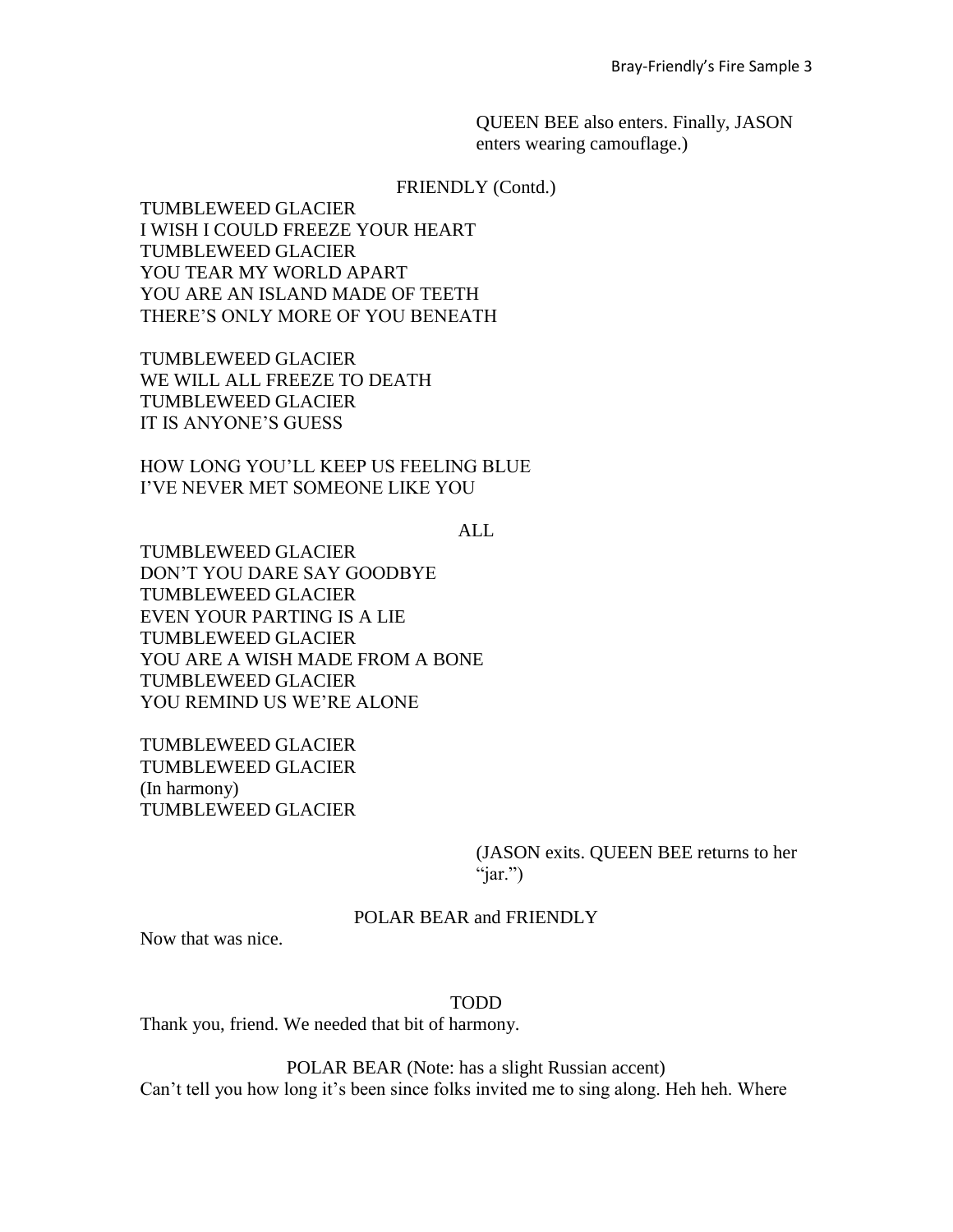### POLAR BEAR (Contd.)

are you all heading?

TODD

North pole.

# POLAR BEAR

Quite a ways to go.

### FRIENDLY

Travel much?

### POLAR BEAR

I used to all the time. I'm Bera, last of the Golden Paw. My traveling days have ended since....The Egg Man started picking us off.

### FRIENDLY

Egg Man?

# POLAR BEAR

Poacher. Been hunting the Golden Paw for many years. Tracked us through Iceland. Russia. Here. He's a man like I've never seen before. He's made entirely…of teeth.

### **FRIENDLY**

Teeth?

### POLAR BEAR

Mmm-hmmm.

### **FRIENDLY**

Have you seen a girl with a tooth necklace?

### POLAR BEAR

Is she with the Egg Man? (FRIENDLY shrugs.)Well, I try to stay off his grid. So, if she travels with the Egg Man I'm happy to say I have never met her. But a necklace of teeth. Sounds like Egg Man all right.

#### **FRIENDLY**

I imagine you get many hunters up here.

### POLAR BEAR

That's true. But most of them are respectful. They free our spirit, use our fur, eat our meat. Not exactly the way I want to go, but to be a trophy. As a mere trophy your soul is caught between worlds. But, if respectful, there is a release of spirit…it's what makes the aurora borealis. It's the song of the Golden Paw. You can only hear the music when you enter the spirit world, but it causes all this light.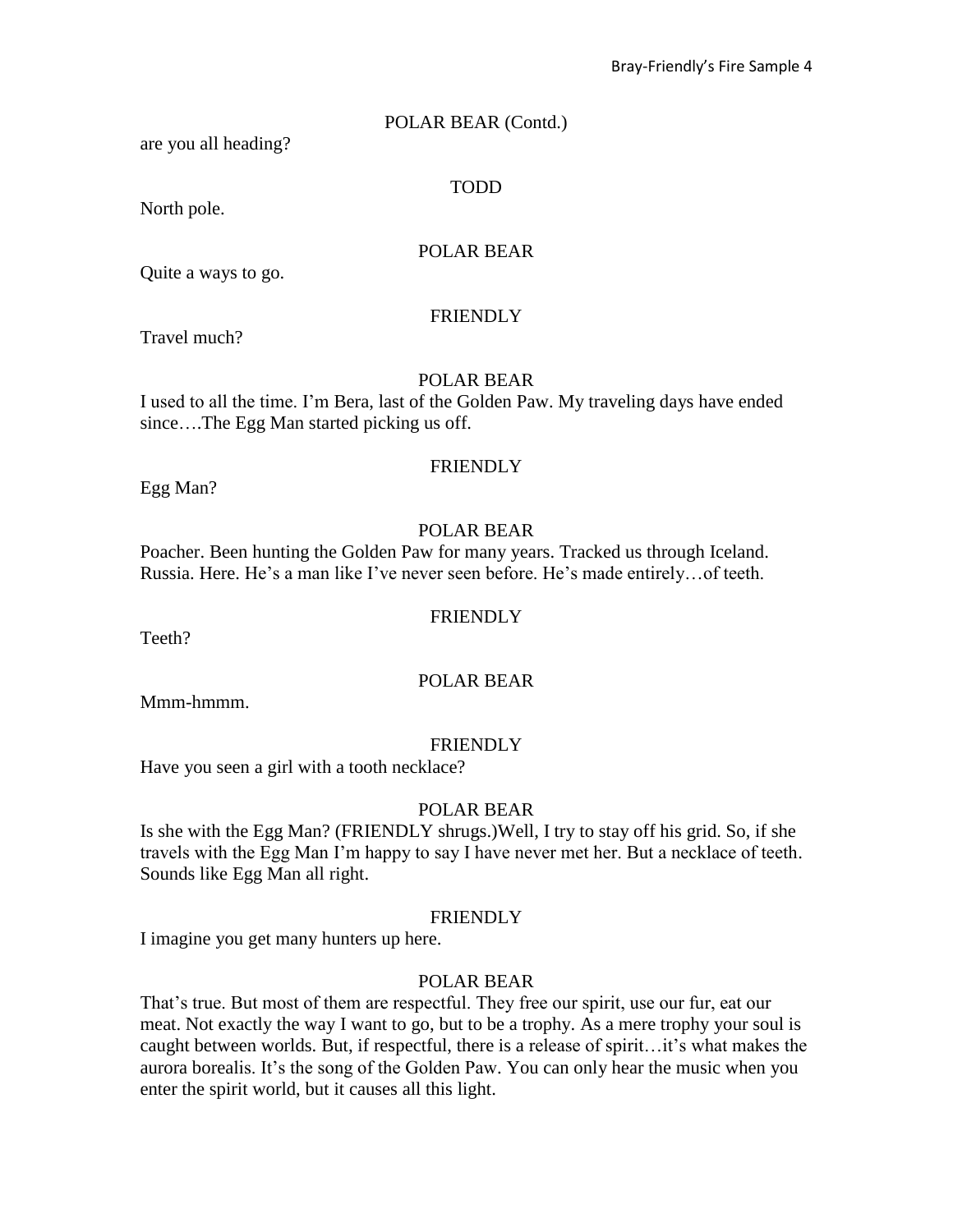#### TODD

I always thought that was some kinda reflection.

#### POLAR BEAR

Well, it is. Just because you can use science to explain spiritual phenomenon, it doesn't mean spiritual phenomenon can be explained *away* by science.

#### TODD

That's some philosophy you got there. Friendly doesn't believe.

#### FRIENDLY

Hush now.

#### TODD

Calls the man upstairs "the Sky Wizard."

### POLAR BEAR

Man upstairs?

### TODD

Yeah, you know. The Man Upstairs.

# POLAR BEAR

Ah. I don't really have much use for stairs, so I'm not sure I follow your meaning. I tend to live in caves. Hiding in shadows of ice from the Egg Man and his ilk. (Beat.) Say…hungry? I know a good patch in the ice where the salmon try to hide. What say you?

#### TODD

I'm starving. All we've been living off is honey.

# POLAR BEAR

HONEY!

### **FRIENDLY**

Well…

(He takes out a jar of honey.)

### POLAR BEAR

I suggest a trade. My fish for your honey.

#### TODD

Partner – you have a deal!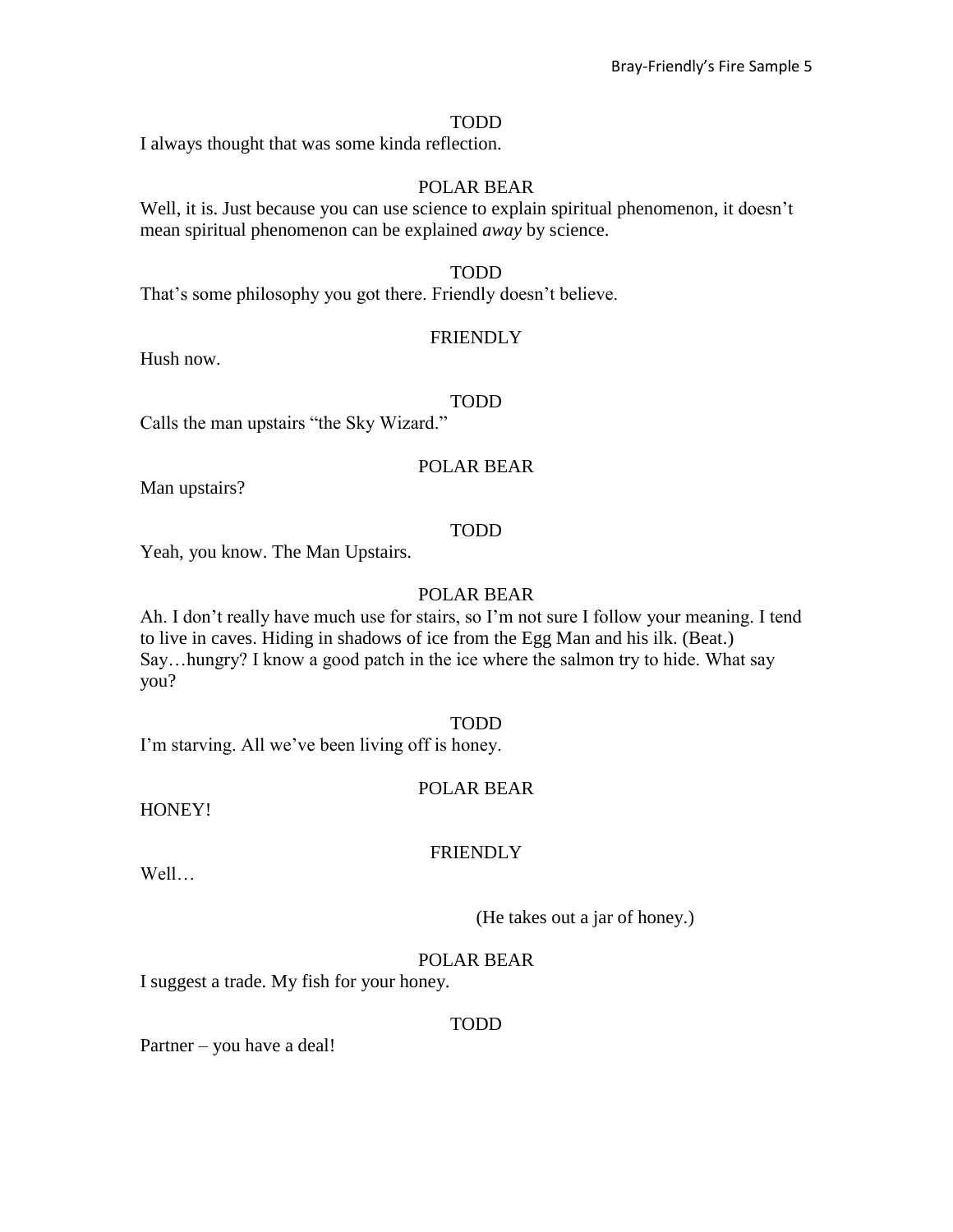### QUEEN BEE

Aren't you even going to ask me?

#### (LIGHTS UP on QUEEN BEE. Both FRIENDLY and POLAR BEAR regard her.)

#### FRIENDLY

Queen – are you all right?

#### QUEEN BEE

Oh, I'm great. Take without asking, be demanding. You're all bears to me.

(A long pause. FRIENDLY approaches her in her space.)

### **FRIENDLY**

I never realized…I never knew it was like that.

### QUEEN BEE

I would do anything for you. Obviously. It's just nice to be asked. (Beat.) The honey is supposed to be for the eggs.

### **FRIENDLY**

Eggs?

The children.

#### QUEEN BEE

(LIGHTS CHANGE. QUEEN BEE suddenly moves differently. She is less ethereal, more "real." She is now FRIENDLY'S wife, Natalie.)

# **FRIENDLY**

The children (beat.) Are you…painting in here?

QUEEN BEE The whole point of this room was…I can't look at it anymore.

### **FRIENDLY**

I didn't say "never."

#### QUEEN BEE

Right.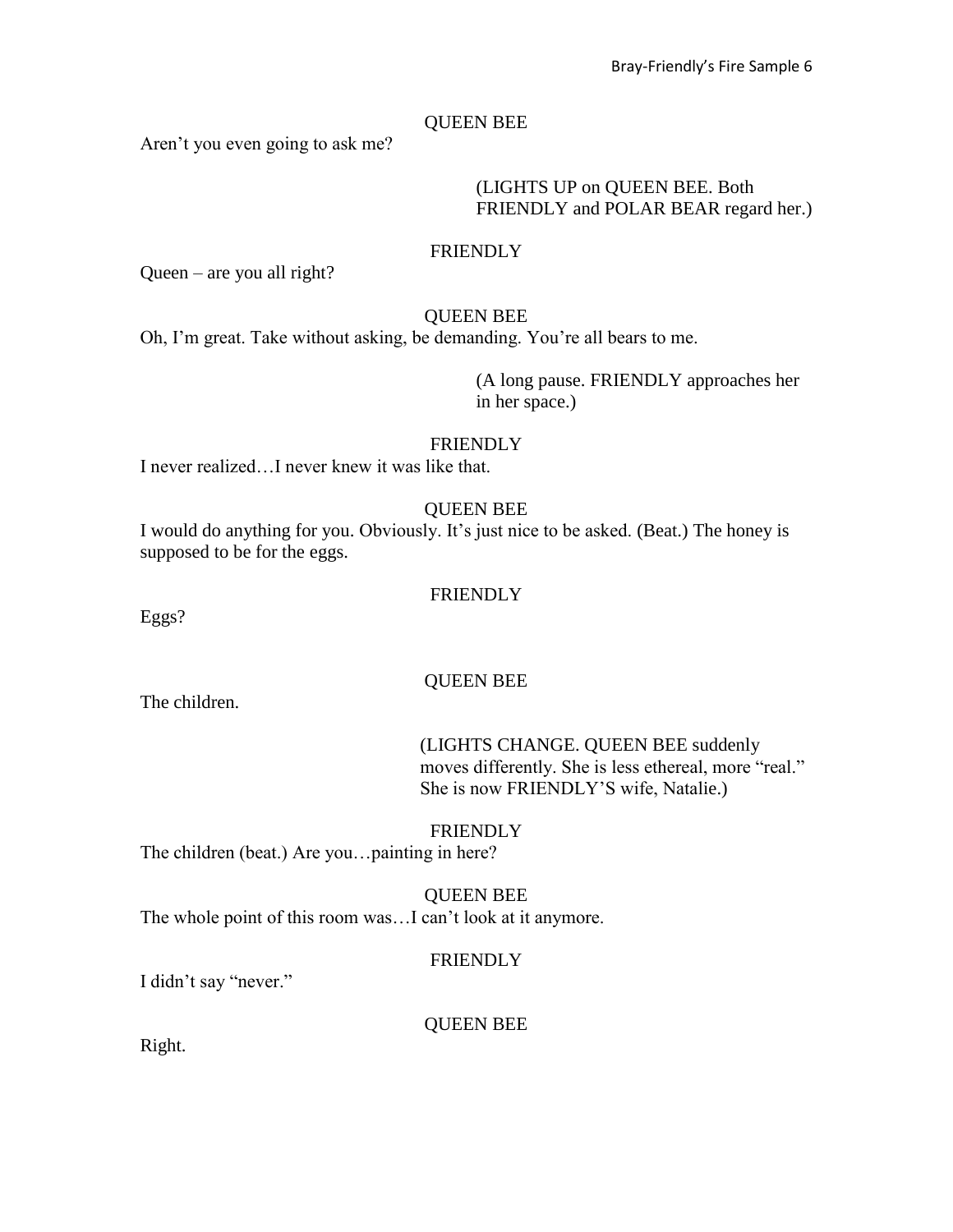I just said not now. So much has happened.

#### QUEEN BEE

You've been saying "not now" for quite some time. I finally got your meaning.

#### FRIENDLY

No, wait, my meaning is not….I don't mean I…I wish you wouldn't paint over it, though. The nursery rhymes. The cartoon bees. I think….I think it's a great room for a baby.

| We don't have a baby. | <b>QUEEN BEE</b> |
|-----------------------|------------------|
| Well, not yet.        | <b>FRIENDLY</b>  |
| Then, when?           | <b>QUEEN BEE</b> |
| Just not              | <b>FRIENDLY</b>  |
| Not now.              | <b>BOTH</b>      |
|                       | OUEEN BEE        |

Will you help me paint?

#### FRIENDLY

We'll just have to paint it all again when –

### QUEEN BEE

Don't. (Beat.) I think…I think I need this to be a choice. This room is always going to be here reminding me that time is passing, that everything is... passing. I don't want to live in a house where there's one room that we never talk about, never go into, because we're waiting for someone who is never going to come. Guy…it's fine.

(Beat. It's obviously not.)

It's fine. Some people. They don't have children. So…can we paint it?

(FRIENDLY nods. This breaks her a bit, but she holds it in.)

Okay. Then, let's paint it. That hive of yours is like having children anyway, isn't it? Lots of honey for the taking…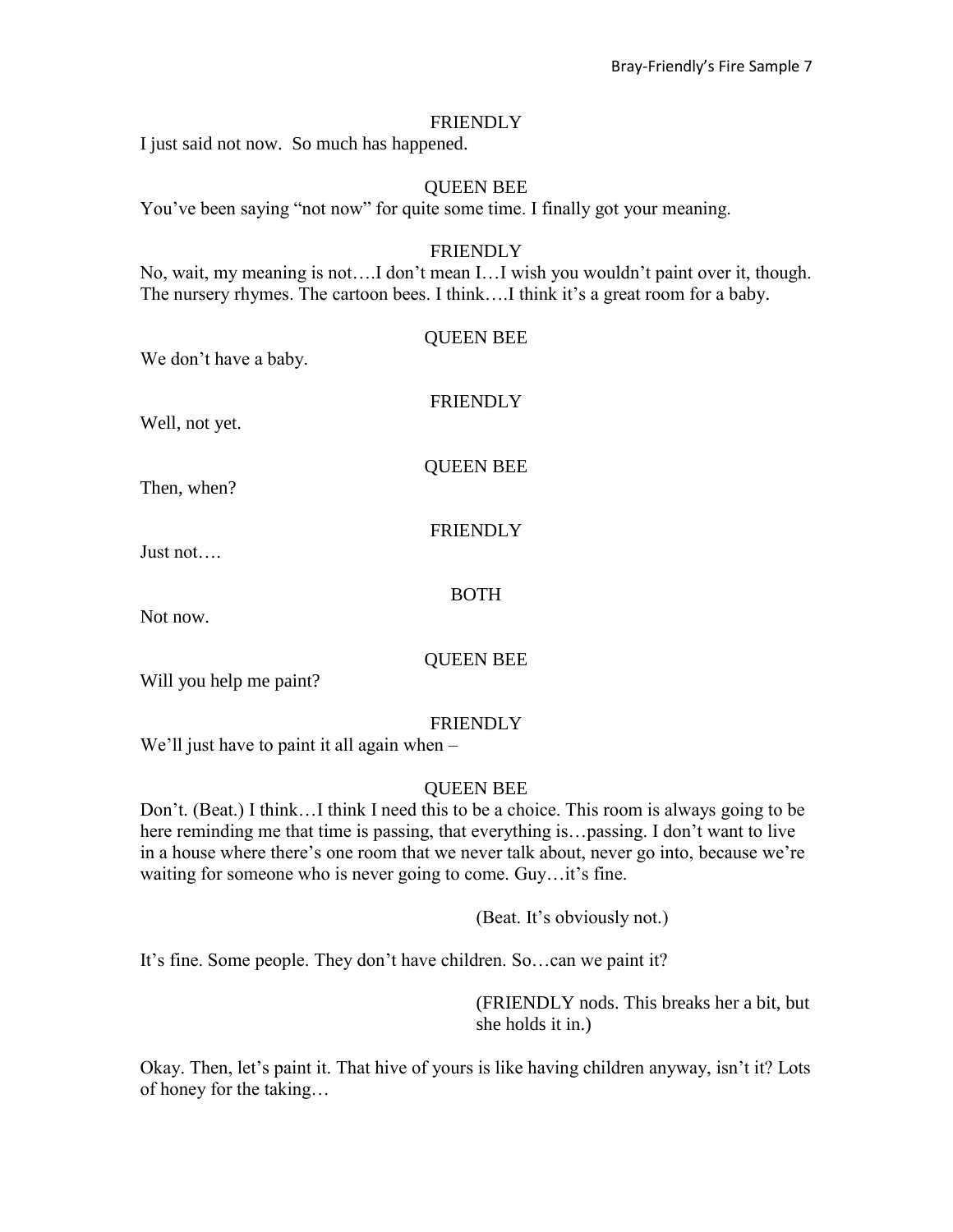# (LIGHTS CHANGE. QUEEN BEE becomes QUEEN BEE again. POLAR BEAR looks at FRIENDLY. A moment.)

# **FRIENDLY**

Queen Bee. May I...may we...partake of this honey?

#### QUEEN BEE

See that? Didn't need to growl, and you didn't drop dead. Yes. Yes, you may.

#### **FRIENDLY**

Thank you.

### (QUEEN BEE nods. She regards POLAR BEAR and turns away. POLAR BEAR notices. He gets down on a knee.)

### POLAR BEAR

On behalf of all bears, I apologize, milady.

#### QUEEN BEE

Thanks. (Beat.) Thank you.

(POLAR BEAR smiles. LIGHTS FADE on QUEEN BEE.)

(LIGHTS CHANGE. POLAR BEAR and TODD sit near the fire. TODD produces a frying pan. POLAR BEAR has a half dozen fresh-caught salmon.)

#### **FRIENDLY**

And so we made a slightly bigger fire. Bera showed us how to eat salmon raw. Todd showed Berathe joys of cooking.

#### TODD

…you're narrating now?

### **FRIENDLY**

And we danced by the fire.

TODD

Danced?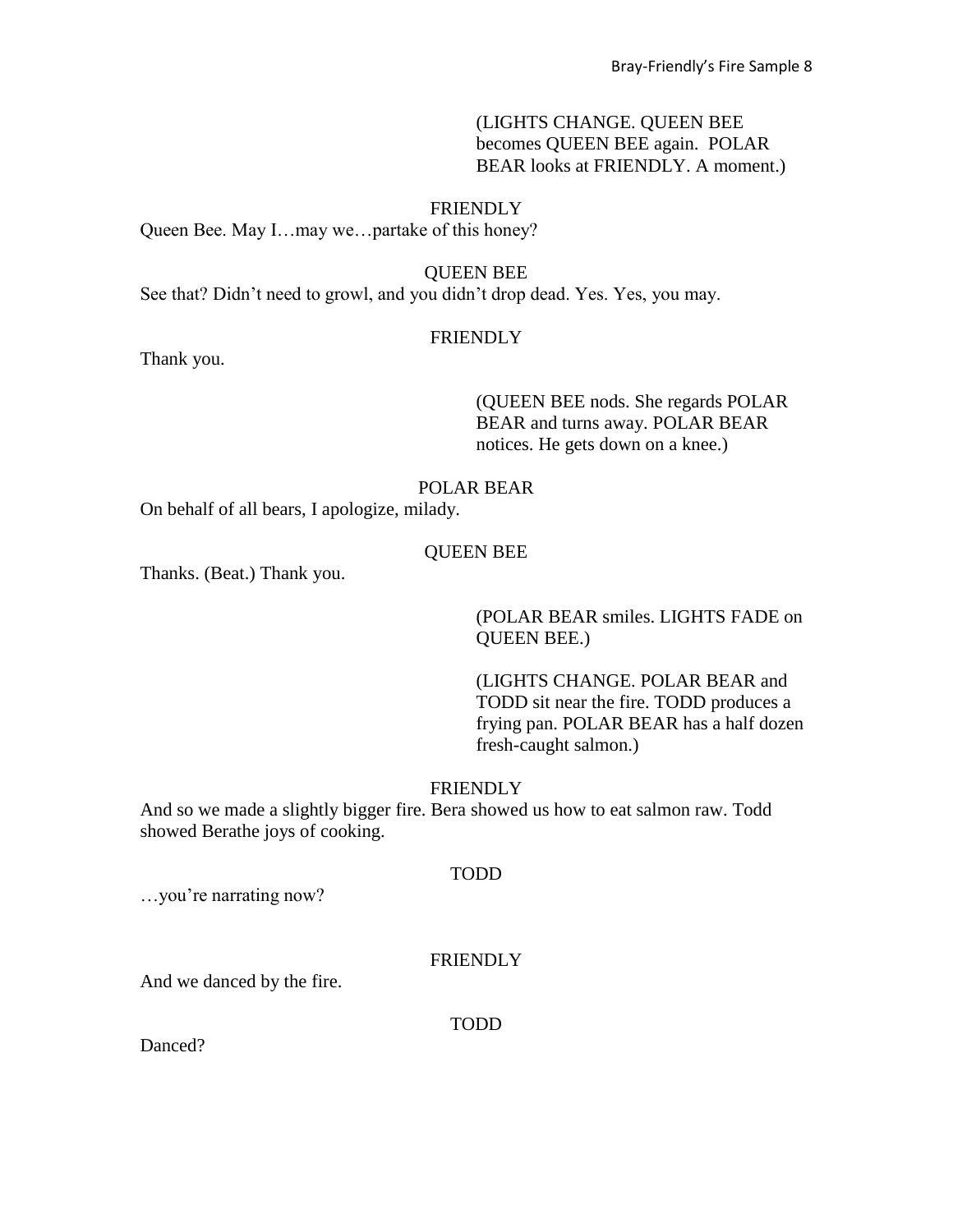Danced! And it's a great dance, Todd! Come on!

(LIGHTS CHANGE. POLAR BEAR puts his arms around TODD. They dance. It's a little awkward. FRIENDLY smiles. A moment. FRIENDLY takes the jar with the queen bee out of his jacket. QUEEN BEE enters.)

I haven't danced in so long. Not since…

(He puts the jar away. LIGHTS CHANGE. She approaches FRIENDLY, as if a blushing bride. Her manner is different – playful. A song you might hear at a wedding plays. They begin to slow dance.)

### QUEEN BEE

You hate this.

# FRIENDLY

I don't like so many people looking at me.

| They're looking at me.  | <b>QUEEN BEE</b> |
|-------------------------|------------------|
| Yeah, wellwho wouldn't? | <b>FRIENDLY</b>  |
| My mom is pissed.       | <b>QUEEN BEE</b> |
| Why?                    | <b>FRIENDLY</b>  |
| Not wearing white.      | <b>QUEEN BEE</b> |
| So?                     | <b>FRIENDLY</b>  |
| You know. Traditional.  | <b>QUEEN BEE</b> |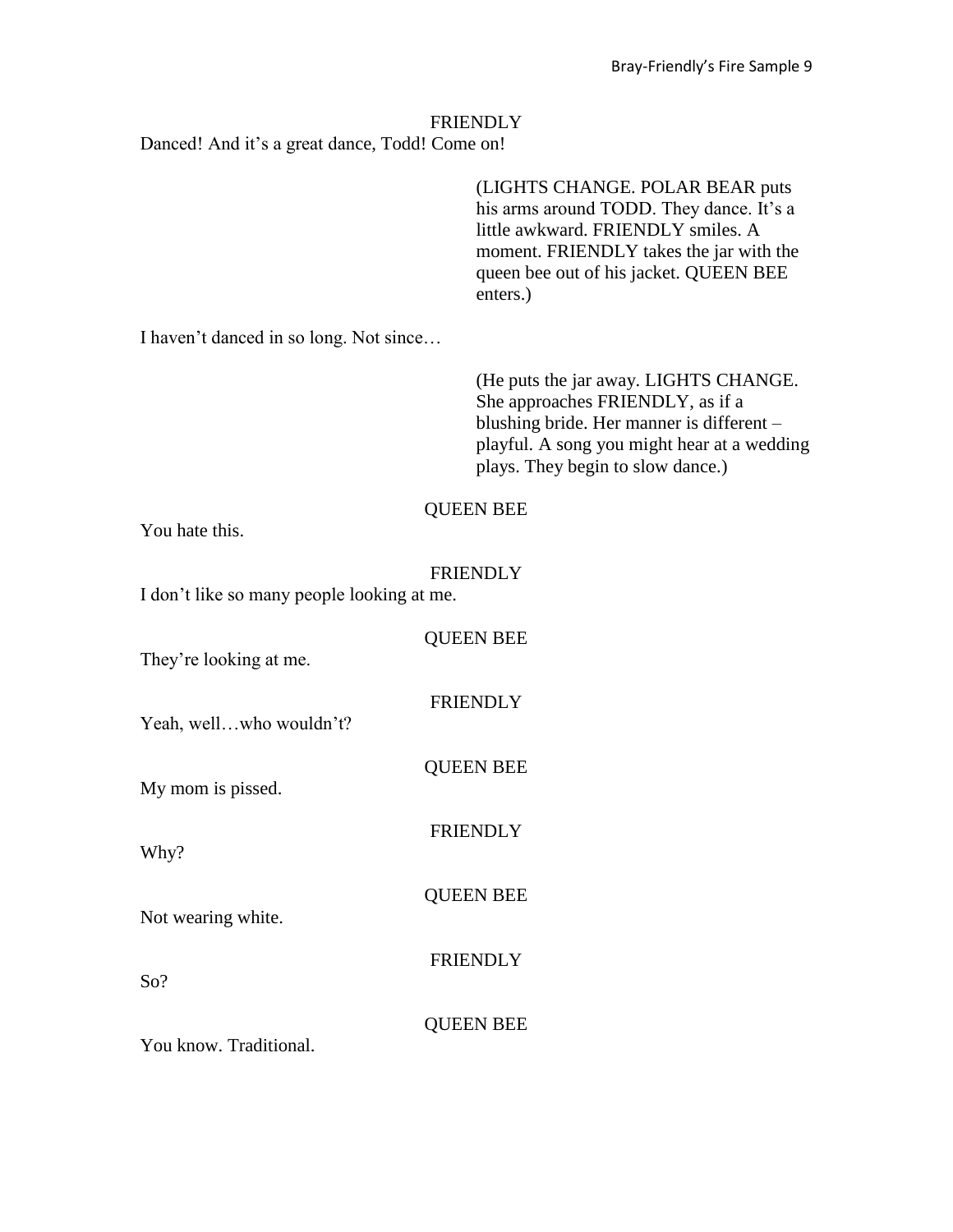That all started with Queen Victoria. She said a lady getting married should only wear white.

### QUEEN BEE

I didn't know that.

#### FRIENDLY

And didn't we go to war with the British? Aren't we speaking American English instead of, you know…

### QUEEN BEE

(Bad accent)

Grammatically proper English.

### **FRIENDLY**

#### (Playing along)

So, so proper. Women used to wear all kinds of colors. Mostly red. Not so much yellow and black, but…it's more traditional to not wear white.

(They lean in to kiss, and stop.)

### QUEEN BEE

Your brother's speech.

# **FRIENDLY**

He's been at the open bar.

#### QUEEN BEE

No, it was great. Really said a lot about you two.

### **FRIENDLY**

Yeah.

# QUEEN BEE

(Beat.) I can't believe you have to go back –

### **FRIENDLY**

Not now.

### QUEEN BEE

-so soon. I just. No, I know. And really, I'm fine with it. I really am…it's just…I wish you didn't have to.

### FRIENDLY

We'll be careful.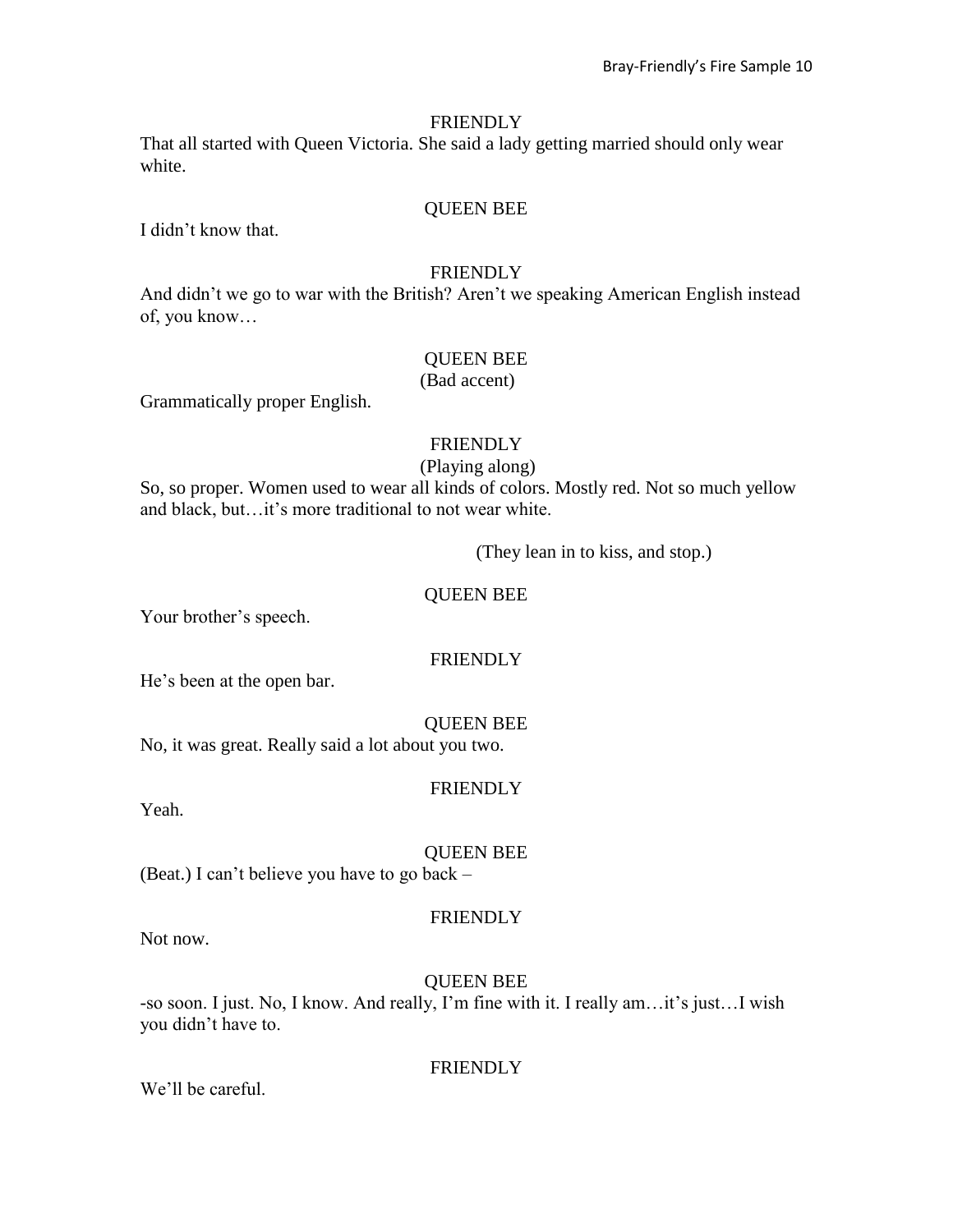| We?                                                                       | <b>QUEEN BEE</b> |
|---------------------------------------------------------------------------|------------------|
| $Yeah - him$ and me.                                                      | <b>FRIENDLY</b>  |
| Right.                                                                    | <b>QUEEN BEE</b> |
| <b>FRIENDLY</b><br>He's the best gunner there is. You know, last time, we |                  |
| Yes?                                                                      | <b>QUEEN BEE</b> |
|                                                                           | <b>FRIENDLY</b>  |

Nothing…not the time.

# QUEEN BEE

Right. Not the time.

(A tense moment. They hold each other close. QUEEN BEE regards friendly.)

Well, she's still mad at me.

# **FRIENDLY**

Your mom? (Beat.) The hell with her. (He looks around.) Shit. You think she heard me?

| <b>QUEEN BEE</b> |
|------------------|
| (Smiling)        |

Yes.

**FRIENDLY** 

Man. Great way to begin.

# QUEEN BEE

It's okay. We're not going to last.

#### FRIENDLY

…what?

(QUEEN BEE becomes stiff. LIGHTS CHANGE.)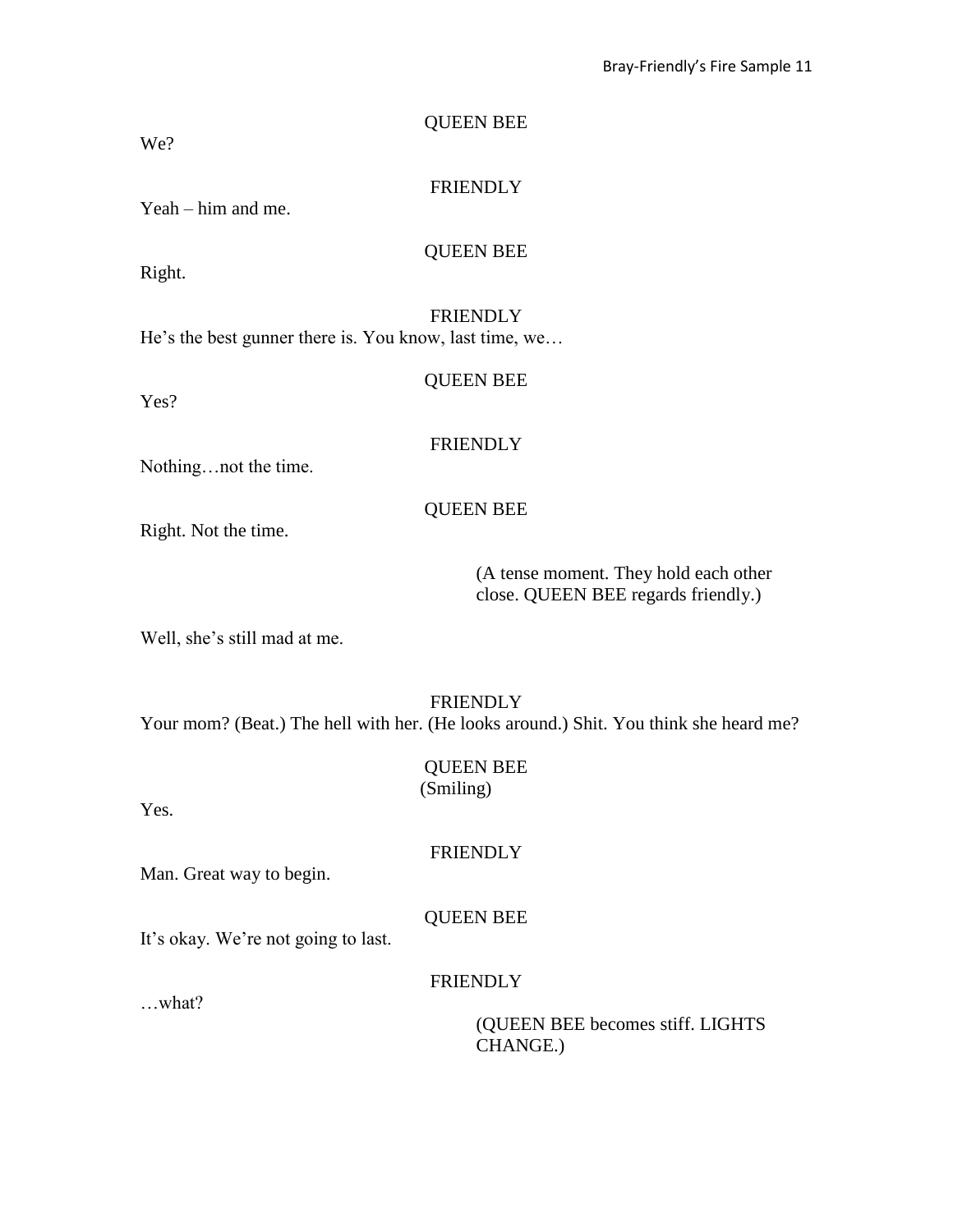| Nothing lasts.                     | <b>QUEEN BEE</b>                        |
|------------------------------------|-----------------------------------------|
| That's not true.                   | <b>FRIENDLY</b>                         |
| This is just temporary.            | <b>QUEEN BEE</b>                        |
| No.                                | <b>FRIENDLY</b>                         |
| You are just a station on the way. | <b>QUEEN</b>                            |
| That'sthat's not how it works.     | <b>FRIENDLY</b>                         |
| Don't miss your helicopter.        | <b>QUEEN BEE</b>                        |
| Helicopter?                        | <b>FRIENDLY</b>                         |
|                                    | (SOUND of a helicopter.)                |
| Your brother is waiting.           | <b>QUEEN BEE</b>                        |
| Nohe can't be.                     | <b>FRIENDLY</b>                         |
| He is waiting for you to board.    | <b>QUEEN BEE</b>                        |
| Permission tonot.                  | <b>FRIENDLY</b>                         |
|                                    | (SOUND of a helicopter getting closer.) |
| You have to go.                    | <b>QUEEN BEE</b>                        |
| I want us to be safe.              | <b>FRIENDLY</b>                         |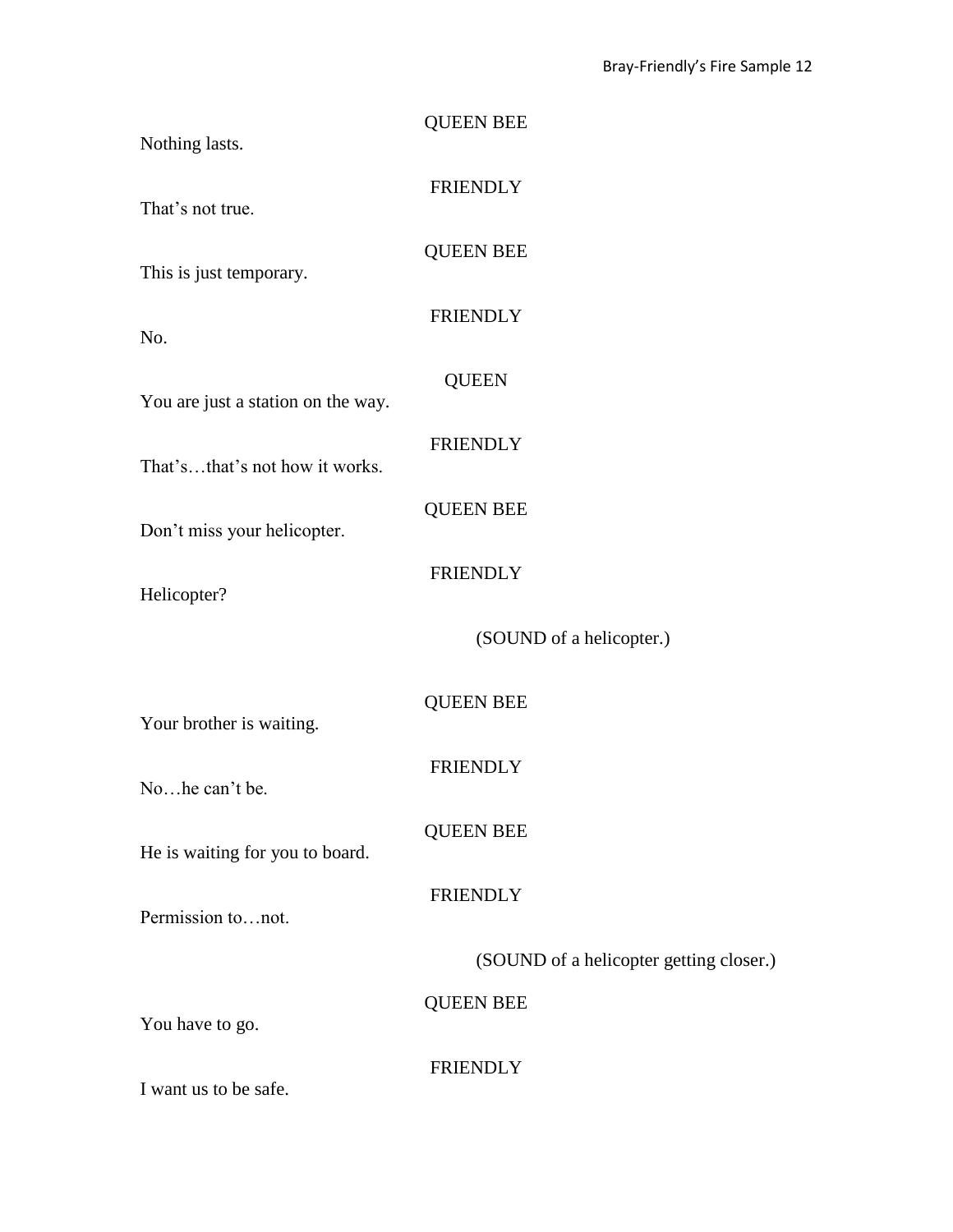| <b>QUEEN BEE</b><br>I know.                                                                           |                                                                                                                                                                                                                                                                                                                                                                                               |  |
|-------------------------------------------------------------------------------------------------------|-----------------------------------------------------------------------------------------------------------------------------------------------------------------------------------------------------------------------------------------------------------------------------------------------------------------------------------------------------------------------------------------------|--|
| <b>FRIENDLY</b><br>But, it's a battle for                                                             |                                                                                                                                                                                                                                                                                                                                                                                               |  |
| <b>QUEEN BEE</b><br>It's the currency of the world.                                                   |                                                                                                                                                                                                                                                                                                                                                                                               |  |
| <b>FRIENDLY</b><br>What is?                                                                           |                                                                                                                                                                                                                                                                                                                                                                                               |  |
|                                                                                                       | (A SHOT! POLAR BEAR stands roaring.<br>LIGHTS CHANGE. QUEEN BEE exits.<br>TODD leaps up! POLAR BEAR turns. He<br>stands in front of TODD, shielding him,<br>sticking his neck out, as another shot rings<br>out. It hits POLAR BEAR. He stumbles and<br>falls, almost in the fire.)<br>(FRIENDLY draws his firearm. He looks<br>around. POACHER enters. POLAR BEAR<br>lies, breathing heavy.) |  |
| <b>POACHER</b><br>You men all right?<br>piece.)                                                       | (FRIENDLY regards POACHER – he is<br>entirely wrapped up. His face covered by a<br>scarf. Aviator goggles over the scarf. He<br>wears a heavy white coat. FRIENDLY<br>stands in front POLAR BEAR holding his                                                                                                                                                                                  |  |
| POACHER (Contd.)<br>I saw the Bear.                                                                   |                                                                                                                                                                                                                                                                                                                                                                                               |  |
| <b>FRIENDLY</b><br>Stand down, Poacher. The bear's with us.                                           |                                                                                                                                                                                                                                                                                                                                                                                               |  |
| <b>POACHER</b><br>The bear is with you friend, now I've heard it all. Lower your piece, friend.       |                                                                                                                                                                                                                                                                                                                                                                                               |  |
| <b>FRIENDLY</b><br>I'm not feeling very friendly what with your taking a shot at someone at my table. |                                                                                                                                                                                                                                                                                                                                                                                               |  |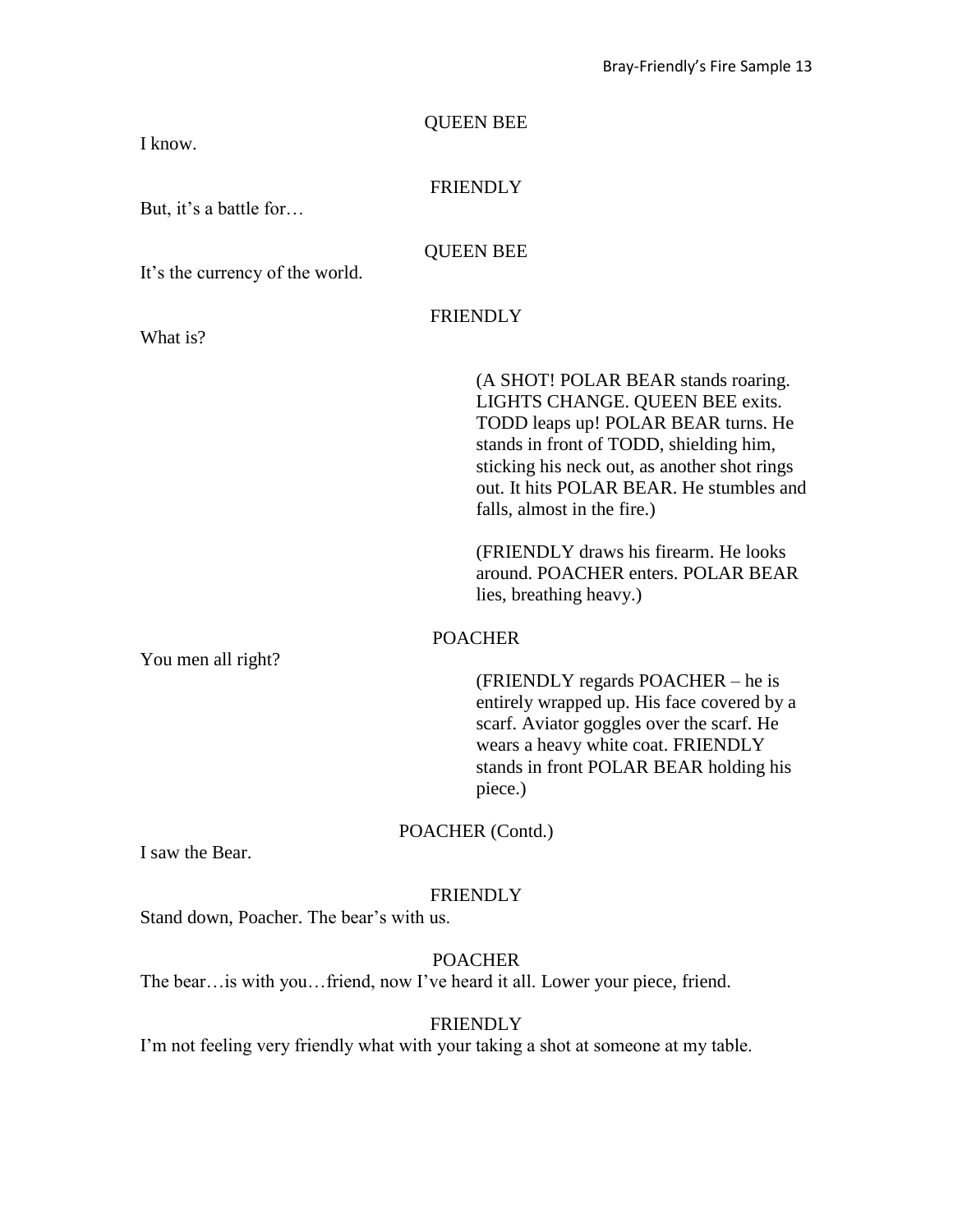#### **POACHER**

It's down now, might as well let me have it.

### TODD

We're losing him, Friendly.

#### POACHER

It's a bear! Look at me – I'm on your side.

# **FRIENDLY**

On my side? Taking a shot at me and mine, and you're on my side? (Beat. To TODD.) We'll give him a proper burial.

### **POACHER**

(Laughs)

In the ice? You're a special kind of stupid, ain't you?

## **FRIENDLY**

That's right. I'm stupid. And I'm aiming a gun. At your head. And I'm fixing to put a hole through it if you don't turn around and crawl back on whatever floating 'berg brought you here.

### **POACHER**

Crazy liberals, right? Save the seals, save the bears, save the whales, save the glaciers. And you call yourself a man.

> (FRIENDLY cocks his gun and takes very careful aim.)

### POACHER (Contd.)

Well, I can see when I'm not wanted.

(He turns and leaves.)

#### TODD

Are you the Egg Man?

(Pause.)

### POACHER

That's just a myth, son. There are no people made of teeth.

#### (POACHER exits.)

#### POLAR BEAR

Ah, man. He'll be back for me. To finish the job…can't be like this. Friends, I need you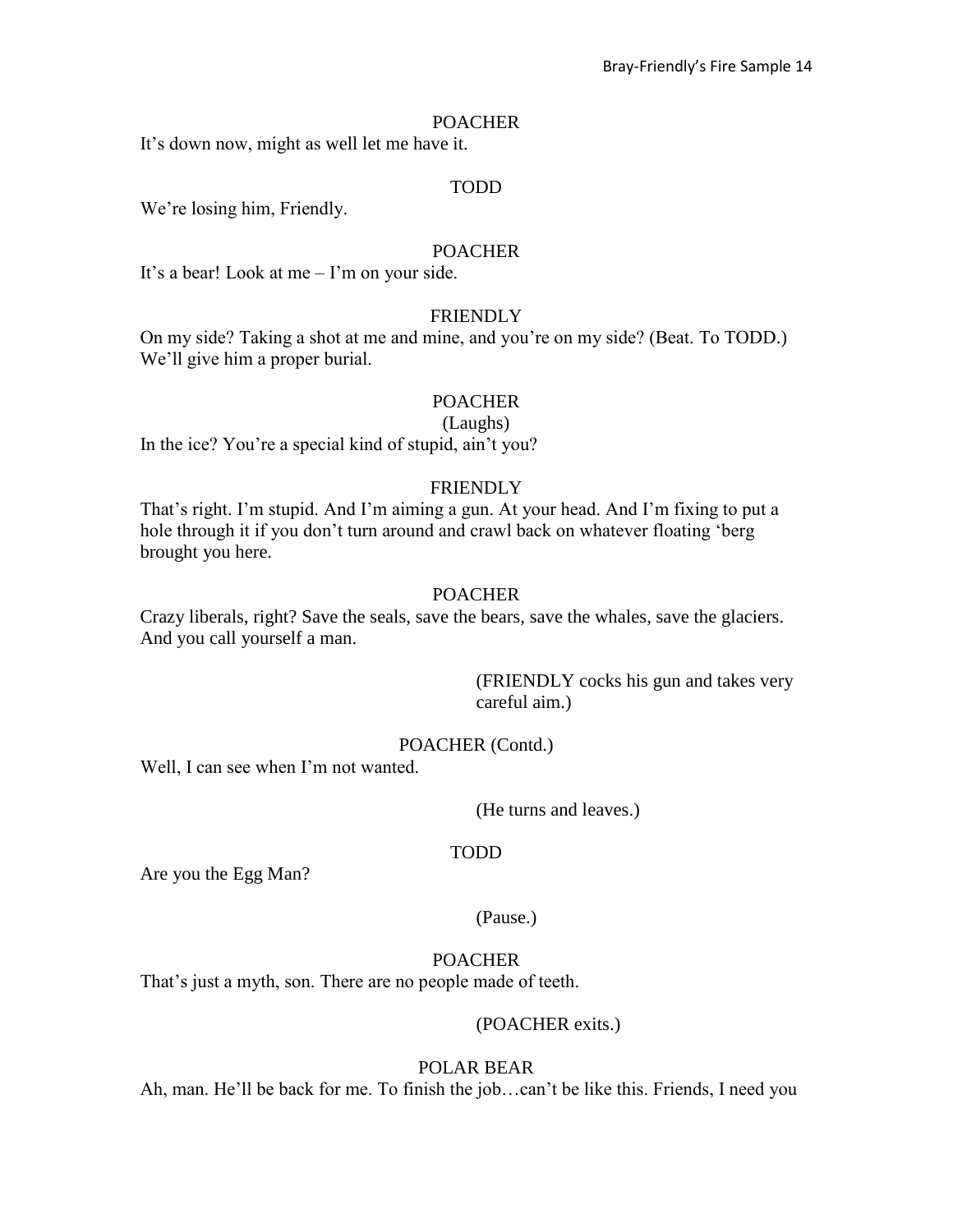#### POLAR BEAR (Contd.)

to free my spirit.

#### TODD

You don't know what you're saying, Bera.

#### POLAR BEAR

I do. I can see my relations. My family. I need to…join that great song in the sky. You'll see me in the lights. With the spirits of all bears. Watching you. (Beat.) Free me.

#### (TODD turns away.)

### FRIENDLY

You don't see what I see, do you?

#### (TODD doesn't respond.)

I'm holding him. His innards are…out. His leg…the bone is…I can't even hear the blade turning anymore…

> (FRIENDLY starts to cry. SHADOW of a helicopter blade. Sounds of battle.)

I can't carry him, Todd.

# TODD

I know.

#### **FRIENDLY**

I can't…I can't carry him. Oh, God. He's looking at me... another UH-60 goes down in the distance. Wait…we were on a mission. Combat Search and Rescue of other shot down aircrafts. Out of the corner of my eye I could see where the fire was coming from it was it was

> (FRIENDLY looks down. SHADOW of the helicopter dissolves. SOUNDS of battle die down. LIGHTS return. TODD approaches FRIENDLY.)

#### TODD

Why don't you let me…

#### **FRIENDLY**

…let you?